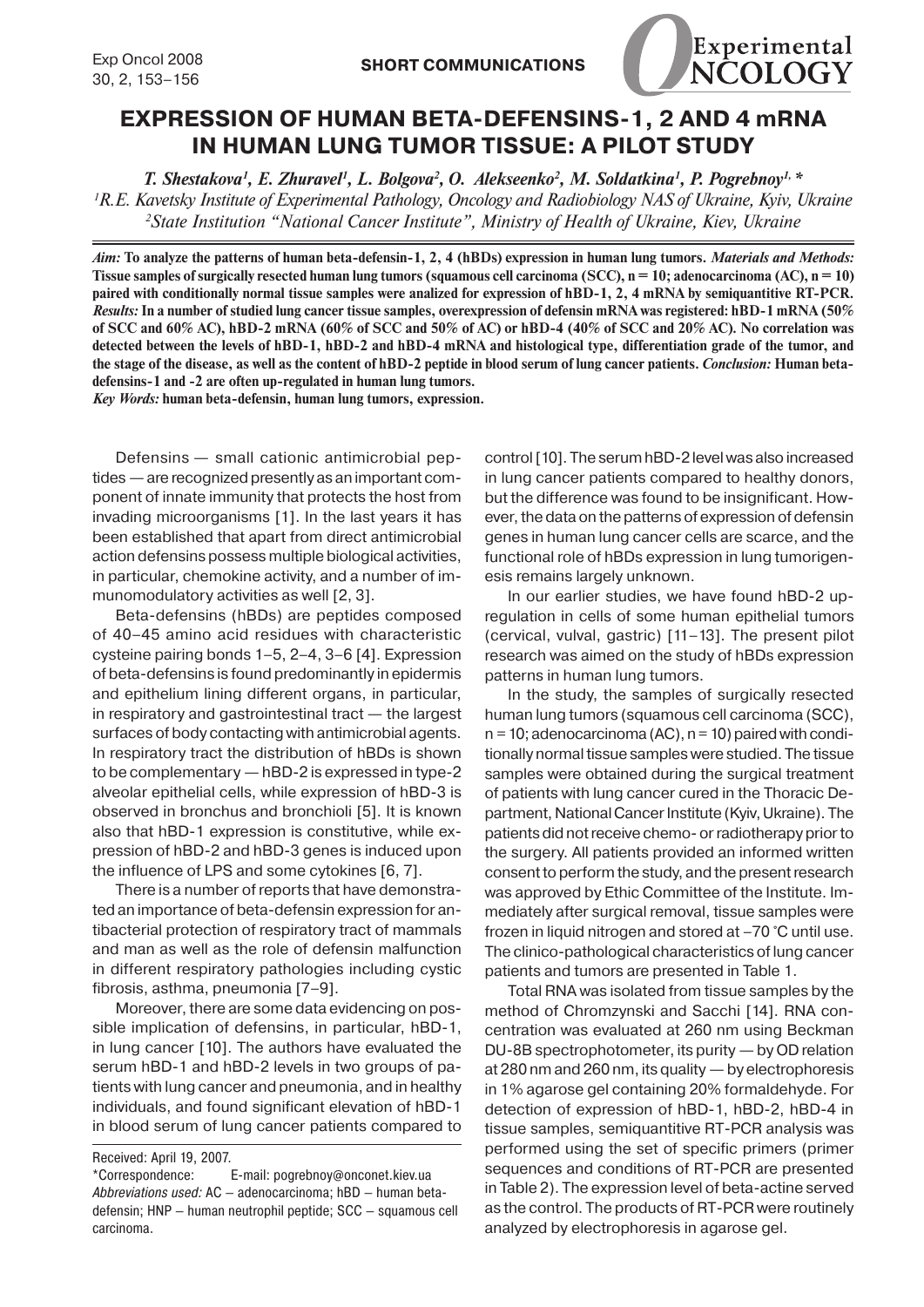The content of hBD-2 in blood serum of the patients with blood cancer was analyzed by immunoenzyme method with the use of beta-defensin-2 (human) ELISA kit (Phoenix Pharmaceuticals, Inc., USA).

**Table 1.** Expression of hBDs mRNA in human lung tumors and healthy lung tissue samples

|                         |                                              | Differen- | <b>Expression level</b> |          |          |          | Content of |           |                |
|-------------------------|----------------------------------------------|-----------|-------------------------|----------|----------|----------|------------|-----------|----------------|
| Case                    | <b>TNM</b>                                   | tiation   | $hBD-1$                 |          |          | $hBD-2$  |            | hBD-4     | hBD-2 in blood |
|                         |                                              | grade     | N                       | T        | Ν        | T        | Ν          | T         | serum (pg/ml)  |
| Squamous cell carcinoma |                                              |           |                         |          |          |          |            |           |                |
| 1                       | $T_1N_0M_0$                                  | LD        | $^{+}$                  | $^{+}$   | $^{++}$  |          |            |           | 520            |
| $\overline{c}$          | $T_2^{\cdot}N_1^{\cdot}M_0^{\cdot}$          | LD        | $^{++}$                 | $^{+}$   | $^{++}$  | $^{+++}$ | $^{++}$    |           | 320            |
| 3                       | $T_2$ N <sub>0</sub> M <sub>0</sub>          | LD        | $^{++}$                 |          | $^{++}$  | $^{++}$  | $^{+}$     | $+$       | 360            |
| 4                       | $T_2$ N $_0$ M $_0$                          | LD        | $^{++}$                 |          | $^{++}$  | $^{+++}$ | $^{+}$     | $^{+}$    | 30             |
| 5                       | $T_2^N N_0^N N_0^N$<br>$T_2^N N_1^N N_0^N$   | LD        | $+$                     | $^{++}$  | $^{+}$   |          | $^{+}$     |           | $\mathbf{0}$   |
| 6                       |                                              | LD        | $^{++}$                 | $^{++}$  |          | $^{+}$   | $^{++}$    | $+++$     | 0              |
| 7                       | $T_2$ N $_2$ M $_0$                          | LD        | $+$                     | $^{+}$   | $^{+++}$ | $^{++}$  | $^{+}$     |           | 1200           |
| 8                       | $T_2^N N_1^N M_0^N$                          | МD        |                         |          |          |          | $^{+}$     | $^{++}$   | ΝA             |
| 9                       | $T_2$ N $_1$ M $_0$                          | MD        |                         |          | $^{+}$   | $^{+}$   | $^{+}$     | $++$      | NA             |
| 10                      | $T_3$ N $_0$ M $_0$                          | MD        | $\ddot{}$               | $^{++}$  |          | $^{++}$  | $^{+}$     | $+$       | ΝA             |
| Adenocarcinoma          |                                              |           |                         |          |          |          |            |           |                |
| 1                       | $T_pN_1M_0$                                  | МD        | +                       |          | $^{++}$  | $^{++}$  | $^{+++}$   | $\ddot{}$ | NA             |
| $\overline{\mathbf{c}}$ | $T_2N_1M_0$                                  | MD        | $^{++}$                 |          |          | $^{++}$  | $^{+}$     | $\ddot{}$ | 800            |
| 3                       | $T_2N_1M_0$                                  | MD        | $^{++}$                 |          | $^{++}$  | $^{++}$  | $^{+}$     | $^{+++}$  | 60             |
| 4                       | $T_2^{\epsilon}N_1^{\epsilon}M_0^{\epsilon}$ | MD        | $+$                     | $^{++}$  |          | $^{+}$   | $^{+}$     | $^{+++}$  | 120            |
| 5                       | $T_2$ N $_1$ M $_0$                          | Mixed     | $^{++}$                 | $^{+++}$ | $^{++}$  | $^{++}$  | $^{++}$    | $++$      | 40             |
|                         |                                              | type      |                         |          |          |          |            |           |                |
| 6                       | $T_2N_2M_0$                                  | МD        | $\ddot{}$               | $^{++}$  | $^{+}$   | $^{++}$  | $^{+}$     | $\ddot{}$ | 120            |
| 7                       | $\mathsf{T}_2\mathsf{N}_2\mathsf{M}_0$       | МD        | $\ddot{}$               | $^{++}$  |          |          |            | $^{+}$    | 0              |
| 8                       |                                              | MD        | $^{++}$                 | $^{+}$   |          |          |            | $^{+}$    | 840            |
| 9                       | T^N^M <sup>o</sup><br>T^N^M^<br>_10M^        | HD        | $^{++}$                 | $^{+}$   |          | $^{+}$   | $^{++}$    | $^{++}$   | 640            |
| 10                      | T,N,M.                                       | HD        |                         | $^{+++}$ | $^{++}$  | $^{++}$  | $^{++}$    | $^{++}$   | 50             |

*Notes:* N — normal tissue; T – tumor tissue; differentiation grade: LD — lowdifferentiated; MD — moderately-differentiated; HD – highly-differentiated; SCC—; AC –; "+, ++, +++" — low, moderate, high expression levels respectively; "–" — expression is non-detectable; NA – blood serum was not available. **Table 2.** Primers for genes of interest used in the study

| Gene    | Primer                              | <b>Conditions of RT-PCR</b> |
|---------|-------------------------------------|-----------------------------|
| $hBD-1$ | Forward -5'-tgttgcctgccagtcgccatgag | 35 cycles (67 °C, 10 s;     |
|         | Reverse 5'-tcacttgcagcacttggccttccc | 72 °C, 10 s)                |
| $hBD-2$ | Forward -5'-gaagctcccagccatcagcc    | 35 cycles (59 °C, 10 s;     |
|         | Reverse -5'-gtcgcacgtctctgatgaggga  | 72 °C, 10 s)                |
| hBD-4   | Forward -5'-gaagctcccagccatcagcc    | 35 cycles (65 °C, 10 s;     |
|         | Reverse 5'-gtcgcacgtctctgatgaggga   | 72 °C, 10 s)                |
| Beta-   | Forward -5'-ctggaacggtgaaggtgaca    | 35 cycles (59 °C, 10 s;     |
| actine  | Reverse 5'-aagggacttcttgtaacaatgca  | 72 °C, 10 s)                |

With the use of RT-PCR analysis it has been revealed that in total, 85% of studied lung tumor samples are characterized by overexpression of one of three studied beta-defensin genes (hBD-1, hBD-2 or hBD-4) compared to paired control tissue specimens (see Table 1; Figure). For hBD-1 mRNA, downregulation was detected in 1 of 10 cases of SCC and in 4 cases of AC, while its up-regulation — in 5 cases of SCC and 6 cases of AC. hBD-2 was up-regulated in 60% of SCC cases and in 50% of AC. Expression of hBD-4 was found to be a more stable parameter — its up-regulation was detected only in 4 SCC cases and in 2 AC cases, while in 11 of 20 cases studied in the present research the level of hBD-4 expression was equal in tumor tissue sample and its paired conditionally normal specimen.

We have to state that the low number of studied cases and heterogeneity of hBDs expression do not allow us to make particular conclusions on the peculiarity of defensin expression in lung tumors in dependence on the stage of the disease, differentiation grade, lymph node status etc. In a small cohort of studied lung cancer patients, no correlation between mentioned parameters was found. Also, the level of expression of hBD-2 mRNA did not correlate with the content of hBD-2 peptide in blood serum of the patients with lung cancer (Table). However, summarizing the obtained data, one may note that hBD-1 and hBD-2 expression is often up-regulated in tumor lung tissues.



**Figure.** Semiquantative RT-PCR analysis of expression of mRNA for hBD-1, hBD-2 and hBD-4 in human lung squamous cell carcinomas (SCC) and adenocarcinomas (AC). Expression of beta-actine served as internal control. Molecular weight markers (Fermentas CeneRuler 1 kb DNA Ladder for hBD-4; Fermentas CeneRuler 50 bp DNA Ladder for hBD-1, hBD-2, and beta actine) are shown. T – tumor tissue; N – normal tissue

Expression patterns of beta-defensin genes in human tumors are in spite of interest of few research groups including our laboratory. Up-to-date there are reports showing that the tumors of oral cavity, colon and stomach are characterized by elevated expression of some alpha- or beta-defensins [13, 15, 16].

There are also some studies where cancer-related down-regulation of defensin genes has been revealed: it was reported that in prostate and renal cancers defensin expression is down-regulated [17]. It was demonstrated recently [18] that expression of human beta-defensin-1 is down-regulated in prostate cancer, and the authors proposed that hBD-1 may play a role of tumor suppressor gene in prostate cancer cells. To test such hypothesis, the authors have performed the cloning and ectopic expression of hBD-1 in prostate cancer cells of different lines, and demonstrated that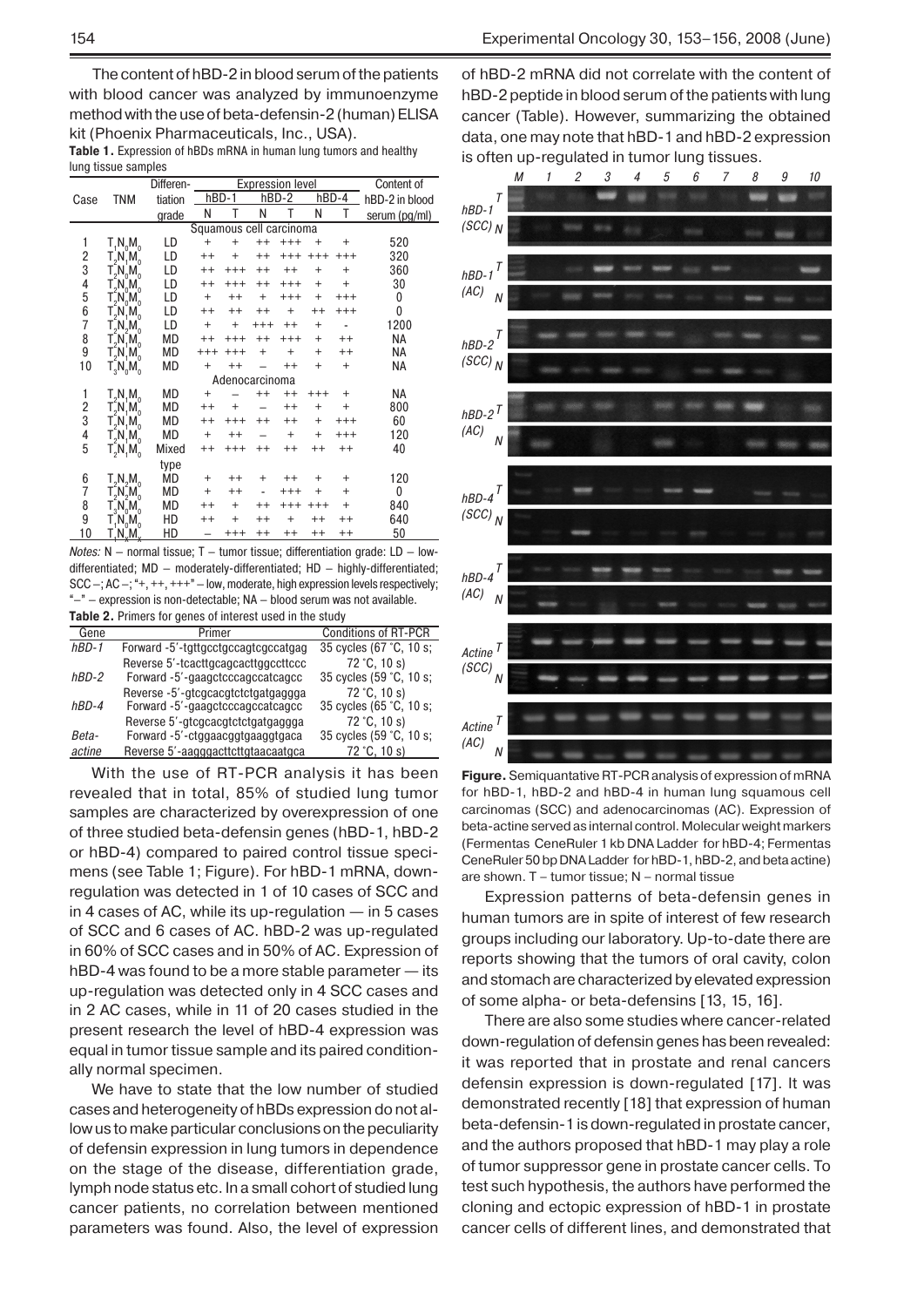hBD-1 production by these cells led to their growth suppression and death [18].

However, in lung tumors the patterns of hBD-1 expression are different from these in prostate and renal cancers, and moderate down-regulation of hBD-1 was observed only in 5 of 20 studied cases, while up-regulation of hBD-1 and hBD-2 is a frequent event in both SCC and AC. These data are in accordance with the data of Arimura *et al*. [10] who found significantly elevated concentrations of hBD-1 and high concentrations of hBD-2 in blood serum of lung cancer patients compared to these of patients with pneumonia and healthy donors. Taking into account the possible chemokine activities of beta-defensin-2 and its ability to attract immature dendritic cells [2, 19], one may hypothesize that up-regulation of hBD-2 in tumor cells may result in the beneficial effect to the host; however, the prognostic value of this index has not been studied yet, and follow-up data for lung cancer patients and monitoring of hBDs expression will be useful to answer these questions.

In conclusion, our pilot investigation has revealed that in the studied cohort the large majority of lung tumors is characterized by up-regulation of hBD-1, hBD-2 or rarely - of hBD-4 mRNAs. Overexpression of hBD-2 seems not be related to differentiation grade of the tumor and its histological type, as well this parameter does not influence the content of hBD-2 peptide in blood serum of lung cancer patients.

## **ACKNOWLEDGEMENTs**

This study was supported by the Joint Russian-Ukrainian Research Project n 0106U012537 (2006–2009) "The New Methods for Non-Invasive Diagnostics of Cancer and Pathologies of Pregnancy".

## **REFERENCES**

1. **Lehrer RI.** Primate defensins. Nat Rev Microbiol 2004; **2**: 727–38.

2. **Yang D, Chertov O, Bikovskaya SN,** *et al.*Beta-defensins: linking innate and adaptive immunity through dendritic and T-cell CCR6. Science 1999; **286**: 525–8.

3. **Bowdish DME, Davidson DJ, Hancock REW.** Immunomodulatory properties of defensins and catelicidins. Curr Top Microbiol Immunol 2006; **306**: 27–66.

4. **Lehrer RI, Ganz T.** Defensins of vertebrate animals. Curr Opin Immunol 2002; **14**: 96–102.

5. **Hiratsuka T, Mukae H, Iiboshi H,** *et al.* Increased concentrations of human beta defensins in plasma and bronchoalvealar lavage in patients with diffuse panbronchiolytis. Thorax 2003; **58**: 425–30.

6. **Stolzenberg ED, Anderson GM, Ackermann MR,** *et al.* Epithelial antibiotic induced at states of disease. Proc Natl Acad Sci USA 1997; **94**: 8686–90.

7. **Harder J, Meyer-Hoffert U, Teran LM,** *et al.* Mucoid *Pseudomonas aeruginosa*, TNF-alpha and ILI-beta, but not IL-6, induce human beta-defensin-2 in respiratory epithelia. Am J Respir Mol Cel Biol 2000; **22**: 714–21.

8. **Rogan MP, Geraghty P, Greene CM,** *et al***.** Antimicrobial proteins and polypeptides in pulmonary innate defense. Resp Research 2006; **7**: 29.

9. **Mukae H, Ishimoto H, Yanagi S,** *et al.* Elevated BALF concentrations of alpha- and beta-defensins in patients with pulmonary alveolar proteinosis. Respir Med 2007; **101**: 715–21.

10. **Arimura Y, Ashitani J, Yanagi S,** *et al.* Elevated serum beta-defensins concentrations in patients with lung cancer. Anticancer Res 2004; **24**: 4051–7.

11. **Markeeva N, Lisovskiy I, Zhuravel E,** *et al.*Involvement of human beta-defensin-2 in proliferation of transformed cells of human cervix. Exp Oncol 2005; **27**: 308–14.

12. **Shnitsar VM, Lisovskiy IL, Nespryadko SV,** *et al.* Human beta-defensin 3 (hBD-3) expression in A431 cell line and human vulvae tumors. Exp Oncol 2004; **26**: 328–31.

13. Markeeva N, Lisovskiy I, Lyzogubov V, et al. Expression of beta-defensin-2 in human gastric tumors: a pilot study. Exp Oncol 2005; **27**: 130–5.

14. **Chomczynski P, Sacchi N.** Single-step method of RNA isolation by acid guanidinium thiocyanate-phenol-chloroform extraction. Anal Biochem 1987; **162**: 156–9.

15. **Sawaki K, Mizukawa N, Yamaai T,** *et al.* High concentration of beta-defensin-2 in oral squamous cell carcinoma. Anticancer Res 2002; **22**: 2103–7.

16. **Albrethsen J, Bogebo R, Gammeltoft S,** *et al.* Upregulated expression of human neutrophil peptides 1, 2 and 3 (HNP 1–3) in colon cancer serum and tumours: a biomarker study. BMC Cancer 2005; **5**: 8.

17. **Donald CD, Sun SQ, Lim SD,** *et al.* Cancer-specific loss of human beta-defensin-1 in human renal and prostatic carcinomas. Lab Invest 2003; **83**: 501–5.

18. **Bullard RS, Gibson W, Bose SK,** *et al.* Functional analysis of the host defense peptide human beta-defensin-1: new insight into its potential role in cancer. Mol Immunol 2008; **45**: 839–48.

19. **Biragyn A, Ruffini PA, Leifer CA,** *et al.* Toll-like receptor 4-dependent activation of dendritic cells by betadefensin-2. Science 2002; **298**: 1025–9.